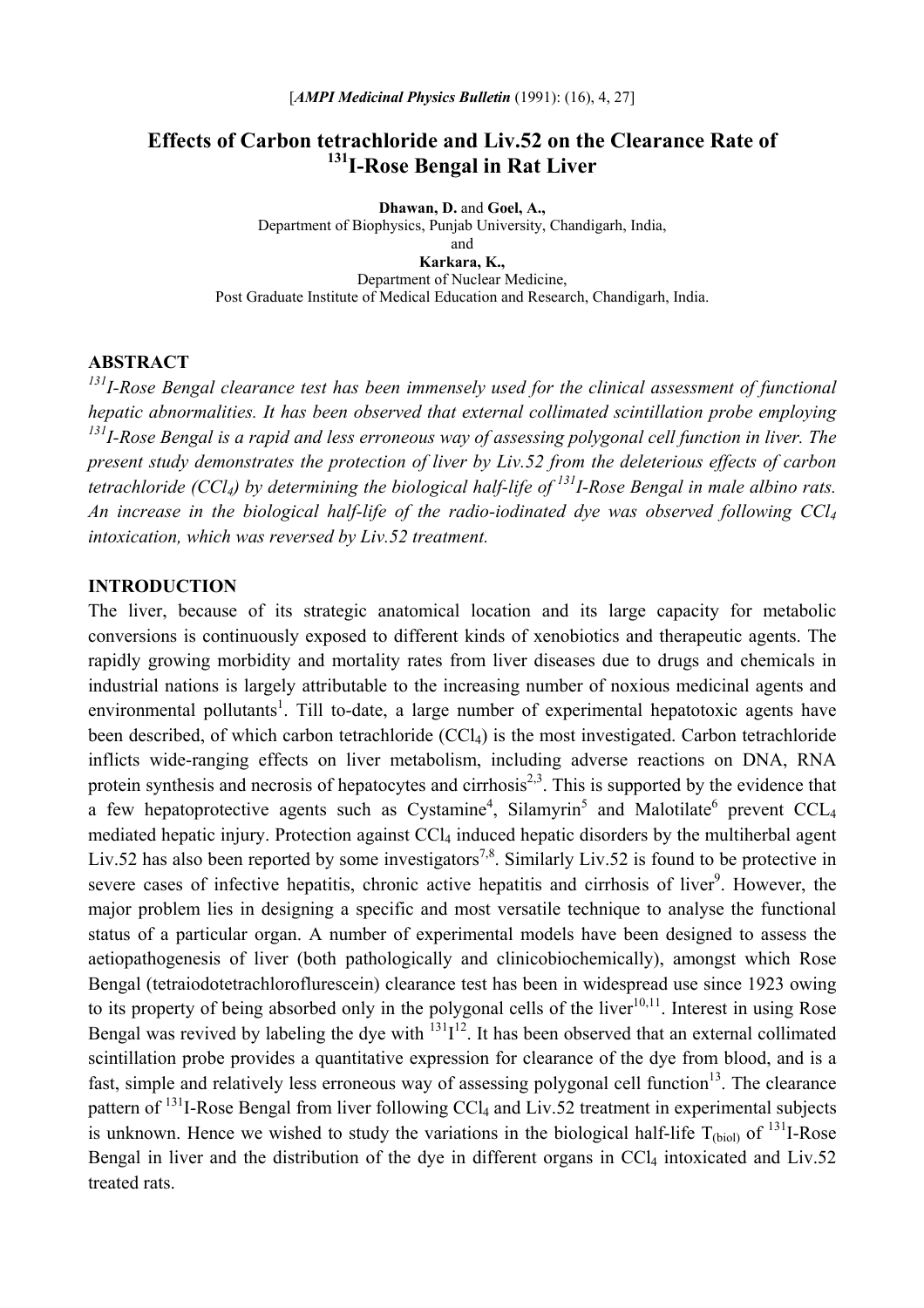# **MATERIAL AND METHODS**

Mature male albino rats in the weight range of 150-180g were procured from the Central Animal House, Panjab University, Chandigarh. The animals were fed with pelleted standard laboratory feed (supplied by Hindustan Levers Ltd., Bombay) and water ad libitum.

In all, 18 rats were divided into three groups of six each. Group 1 served as control (untreated). In Group 2 and 3, animals were injected subcutaneously (s.c.) with 0.2 ml of CCl<sub>4</sub> mixed with 0.2 ml of groundnut oil twice a week. Moreover everyday the animals in Group 3 were also given orally 0.5 ml of Liv.52 (Himalaya Drug Co., Bombay)<sup>8</sup>. The animals in the Group 1 were injected subcutaneously with only 0.2 ml of groundnut oil twice a week to served as control. All treatments continued for six weeks.

After 6 weeks the animals in all the groups were injected with  $0.37$  MBq of  $131$ -Rose Bengal (procured from Bhabha Atomic Research Centre, Bombay) into the penis vein under light ether anesthesia to determine the biological half-life of the labeled dye in liver and its biodistribution in some organs. Immediately after the injection of the radiopharmaceutical, the anatomical position of the liver was located with the help of a sensitive radiation monitor and was marked. For the measurement of 131I-Rose Bengal uptake *in vivo*, only this marked area of the liver was exposed through a hole in a specially designed lead shield (Dimensions; length-15.0 cm, width-8.5 cm, thickness-2.0 cm and a central hole of diameter  $-1.5$  cm) which was placed on a Nal (TI) crystal and was counted 10 minutes after the injection and at different time intervals till 70 minutes.

Immediately after the final uptake after 70 minutes, the animals were sacrificed under light ether anesthesia and various organs viz., liver, kidney, heart, spleen and intestine were removed, weighed and digested in equal volumes of 30% KOH for the assessment of retention of activity in them. For the determination of biological half-life of  $131$ -Rose Bengal in liver, the maximum uptake, which was observed after 10-15 minutes, was taken as 100%. A standard source was also counted for the possible instrumental errors or variations, if any. Percent uptake values at various time intervals were plotted on a semilog paper. Statistical analyses of the results was done using student's 't' test.

## **COMPOSITION OF Liv.52**

Each 5 ml of Liv.52 syrup contains: *Capparis spinosa* (34 mg), *Cichorium intybus* (34 mg), *Solanum nigrum* (15 mg), *Cassia occidentalis* (8 mg), *Terminalia arjuna* (16 mg), *Achillea millefolium* (8 mg) and *Tamarix gallica* (8 mg).

## **RESULTS AND DISCUSSION**

The results of our present study revealed a significant increase  $(p<0.001; 31.61%)$  in T<sub>(biol)</sub> of  $^{131}$ I-Rose Bengal in liver after 6 weeks of CCl<sub>4</sub> treatment to rats of Group 2, as compared to their respective controls. This is shown in Table 1. However, the animals of Group 3 treated with Liv.52 along with CCl4 did not show any significant change in the biological half life of  $131$ -Rose Bengal in liver.

| <b>Table 1:</b> Biological Half life of $^{131}$ I-Rose Bengal  |
|-----------------------------------------------------------------|
| following treatment with Liv.52 in CCl <sub>4</sub> intoxicated |
| Rats (mean $\pm$ S.D. of 6 determinations in each case)         |

| Group                   | Biological half-life (minutes)                        |
|-------------------------|-------------------------------------------------------|
| 1 (Control)             | $53.40 \pm 4.44$                                      |
| $2$ (CCl <sub>4</sub> ) | $70.28 \pm 5.84*$                                     |
| $3 (CCl_4 + Liv.52)$    | $55.00 \pm 3.62$                                      |
|                         | * Significance of difference from controls $p<0.0001$ |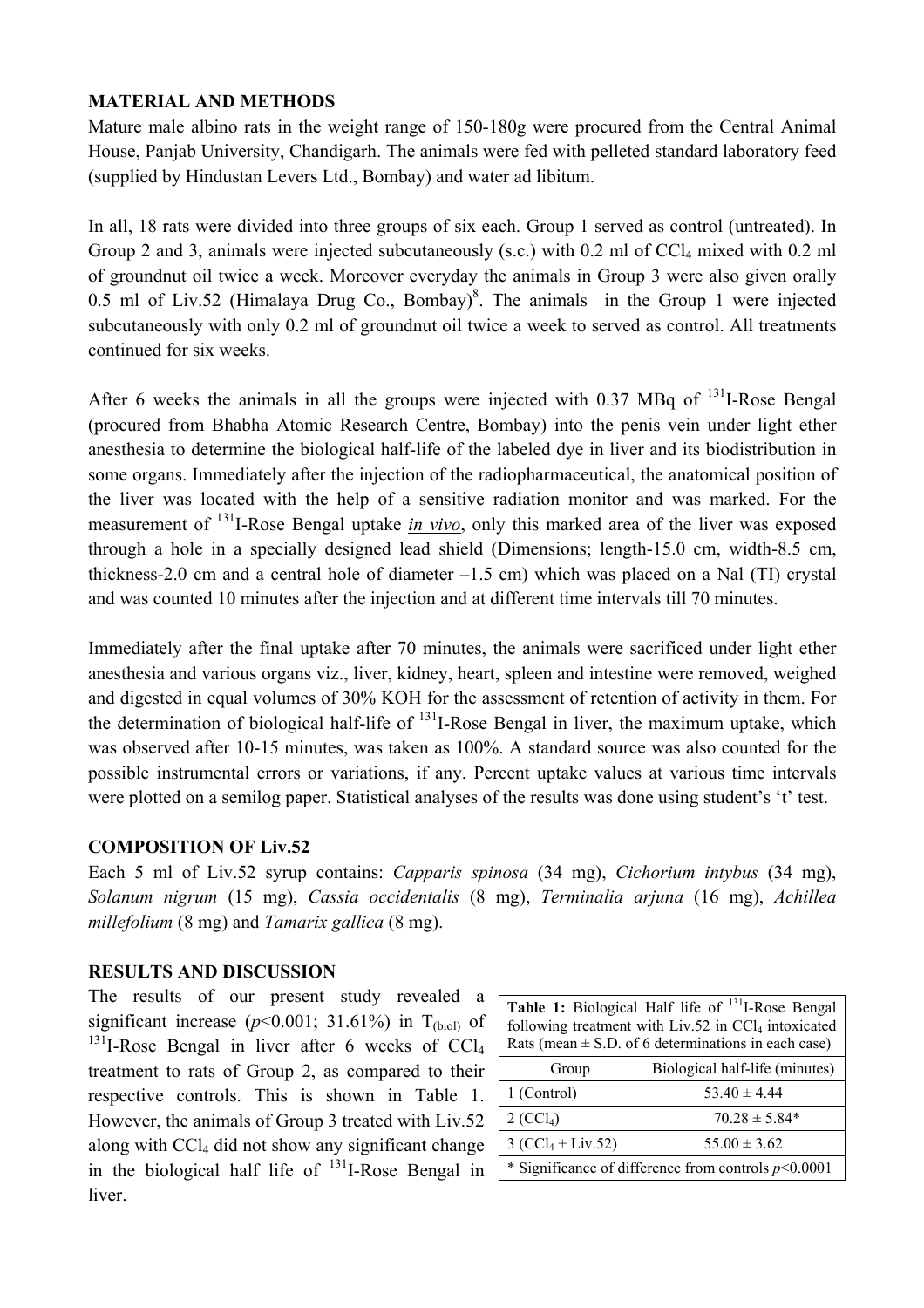It is well-established that the rate of clearance of clearance of 131I-Rose Bengal decreases in various liver disorders<sup>10</sup>. Similar observations were made of Delprat<sup>10</sup> who has shown that elimination of Rose Bengal from the circulation is profoundly affected by injury to liver caused by chloroform. In a few other cases, where either hepatocellular damage or biliary obstruction were the main discernible features, a lag in clearance of the dye was observed  $14,15$ .

In the present investigations, the increased  $T_{\text{(biol)}}$  of  $^{131}$ I-Rose Bengal in livers of CCl<sub>4</sub> treated animals of Group 2 could be attributed to the slower clearance of the radioiodinated dye from the damaged hepatocytes. The other possibility could be the narrowing or partial blockage of the biliary channels, which somehow impede the flow rate of 131I-Rose Bengal to the intestine. However, the animals simultaneously treated with Liv.52 showed nonsignificant changes in the biological halflife of  $131$ -Rose Bengal, which suggests a protective action of the drug as has been reported earlier<sup>7,8</sup>. Also the increased  $T_{\text{(biol)}}$  of <sup>131</sup>I-Rose Bengal in liver of animals treated with CCl<sub>4</sub> gets further substantiated from the results of biodistribution studies, wherein increased accumulation of activities in liver  $(26.58 \pm 5.29 \text{ to } 35.64 \pm 4.56; p<0.01)$  and decreased activities in intestine (50.92)  $\pm$  8.17 to 40.16  $\pm$  5.33; *p*<0.01) were observed when compared to their respective controls (Table 2). (From the results , it is once again confirmed that in diseased conditions of liver, more of the activity is retained in the liver and is unable to be pushed out into the intestine via biliary channels owing to damage to the hepatic polygonal cells and also to a probable biliary obstruction. Thus, these results suggest that Liv.52 treatment may help in preventing the functional abnormalities of liver, caused hepatotoxic agents.

| Table 2: Percentage of distribution of <sup>131</sup> I-Rose Bengal in various organs following treatment with Liv.52 in CCl <sub>4</sub><br>intoxicated Rats (Mean $\pm$ S.D. of 6 determinations in each case) (Percentage distribution of activity as per 100 mg of<br>tissue) |                  |                    |                 |                   |                 |  |
|-----------------------------------------------------------------------------------------------------------------------------------------------------------------------------------------------------------------------------------------------------------------------------------|------------------|--------------------|-----------------|-------------------|-----------------|--|
| Group                                                                                                                                                                                                                                                                             | Kidney           | Liver              | Heart           | Intestine         | Spleen          |  |
| 1 (Control)                                                                                                                                                                                                                                                                       | $13.14 \pm 2.96$ | $26.58 \pm 5.29$   | $3.72 \pm 0.65$ | $50.92 \pm 8.17$  | $5.63 \pm 1.08$ |  |
| $2 (CCl_4)$                                                                                                                                                                                                                                                                       | $13.19 \pm 1.89$ | $35.64 \pm 4.56**$ | $4.57 \pm 1.75$ | $40.16 \pm 5.33*$ | $6.43 \pm 1.65$ |  |
| $3 (CCl_4 + Liv.52)$                                                                                                                                                                                                                                                              | $1.54 \pm 1.94$  | $28.23 \pm 3.50$   | $4.12 \pm 0.88$ | $47.17 \pm 6.33$  | $6.39 \pm 0.98$ |  |
| * Significance of difference from controls $p < 0.01$                                                                                                                                                                                                                             |                  |                    |                 |                   |                 |  |

#### **REFERENCES**

- 1. C.M. Leevy, D.P. Quinlan, & C.B. Leevy In: Toxic injury of the liver (Part B): 488. Marcel Dekker Inc., New York (1980).
- 2. M.U. Dianzani, & E. Gravela, Inhibition of protein synthesis in carbon tetrachloride induced liver injury, Pathog. Mech. Liv. Cell. Necrosis, (1974) 225-238.
- 3. J.L. Farber & S.K. El-Mofty, The biochemical pathology of liver cell necrosis, Am. J. Pmthol. 81, (1975) 237-250.
- 4. J.A. Castro, E.C. Ferreyra, C.R. Castro, M.I.D. Gomez, N. D'Aacosta & O.M. Fenos, Differences in carbon tetrachloride induced damage to components of the smooth and rough endoplasmic reticulum from rat liver, Biochem. Biophys. Res. Commun. 50(2) (1973) 337- 343.